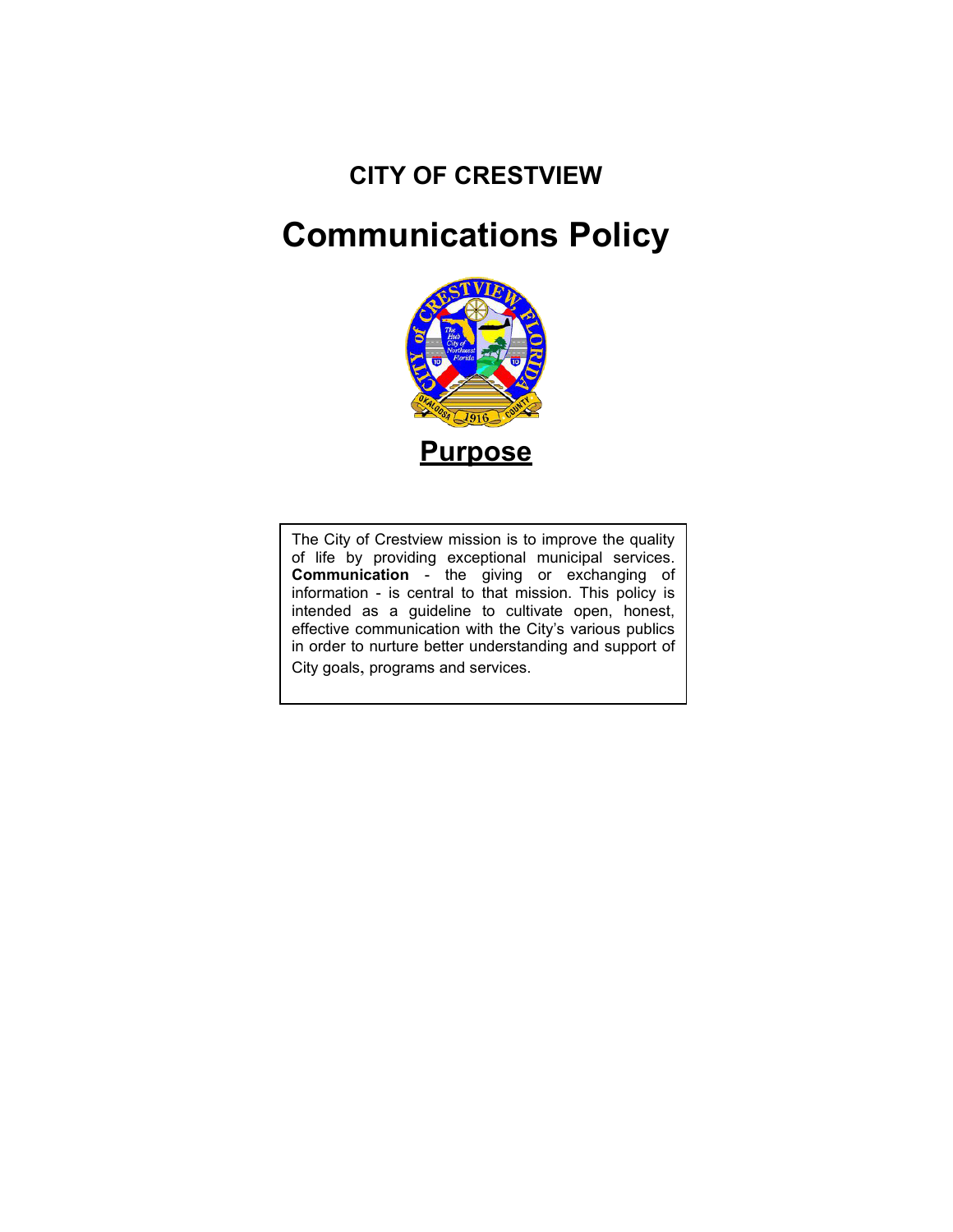## **Table of Contents**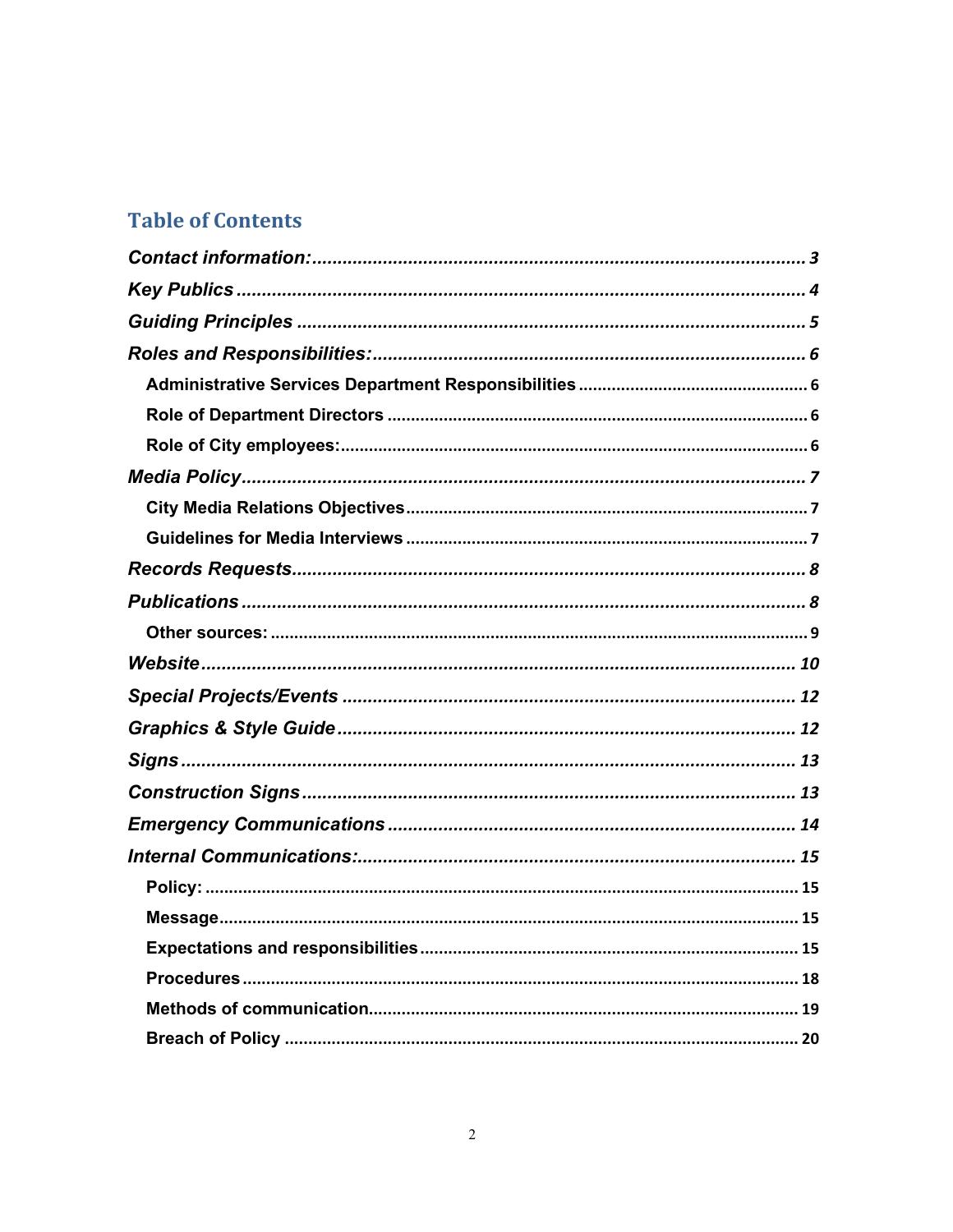## **Contact information:**

<span id="page-2-0"></span>Administrative Service Director – 850-398-5458 Public Information Officer – 850-398-5459 Digital Media Specialist – 850-826-7029 IT Manager – 850-682-1560 Ext 258

> OR: Email: PIO@cityofcrestview.org

> > 198 Wilson St N Crestview, Fl 32536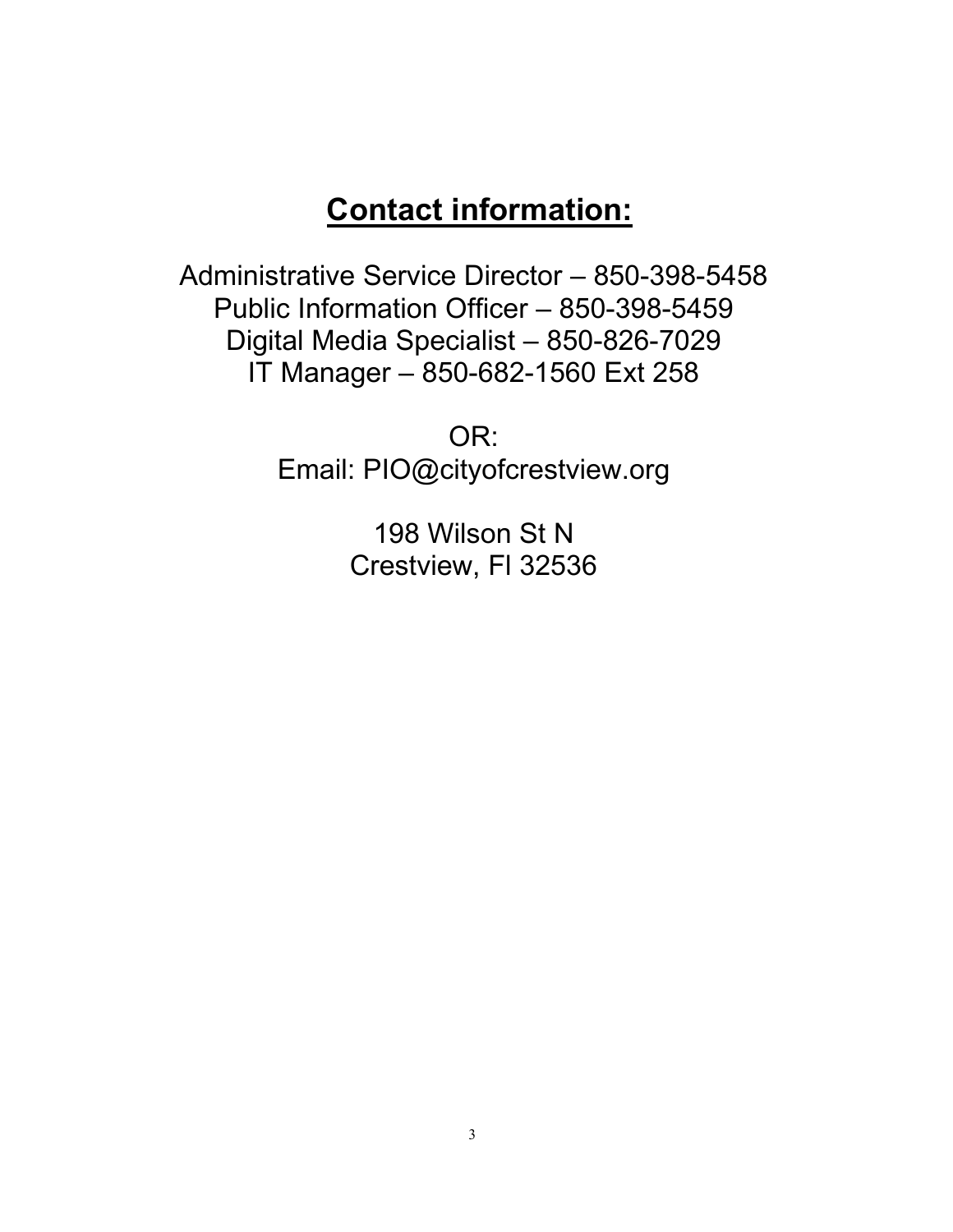## <span id="page-3-0"></span>**Key Publics**

**Citizens.** Our highest priority are the citizens Crestview - those who live work and play here - who benefit from our services, elect our leaders and influence our future and policies. We must make every effort to comprehend the needs and expectations of our residents and, in turn, employ every avenue (media, newsletter, flyers, brochures, web sites, area managers, community meetings) to keep them informed of what we're doing and why.

**Employees.** More than 200 employees form the City of Crestview government. Until we are "all on the same page" we cannot accurately communicate to our citizens. Lack of information leads to misunderstanding; therefore, it is essential that administration, departments and elected officials proactively share pertinent information with each other. Employees are encouraged to use Department meetings, e-mail, and the intranet, to address concerns or disseminate information.

**News Media.** The media is neither an ally nor an adversary, but a resource. Through newspapers, magazines, radio, television, and the Internet, the City has a powerful platform to inform, instruct and influence public opinion - we need to take fulladvantage of it. If we're doing our jobs right and communicating with the media effectively, there's nothing to fear. Conversely, the media often serves as an excellent source of information and gauge of public opinion.

**Okaloosa County**. We encourage a spirit of cooperation, not competition, by openly sharing information with other cities and banding together to find "win-win" solutions on topics of mutual interest.

**Okaloosa County School Districts.** Because schools are an integral part of the quality of life in Crestview, it is essential City government keep abreast of developments within the schools and offer information and assistance when possible.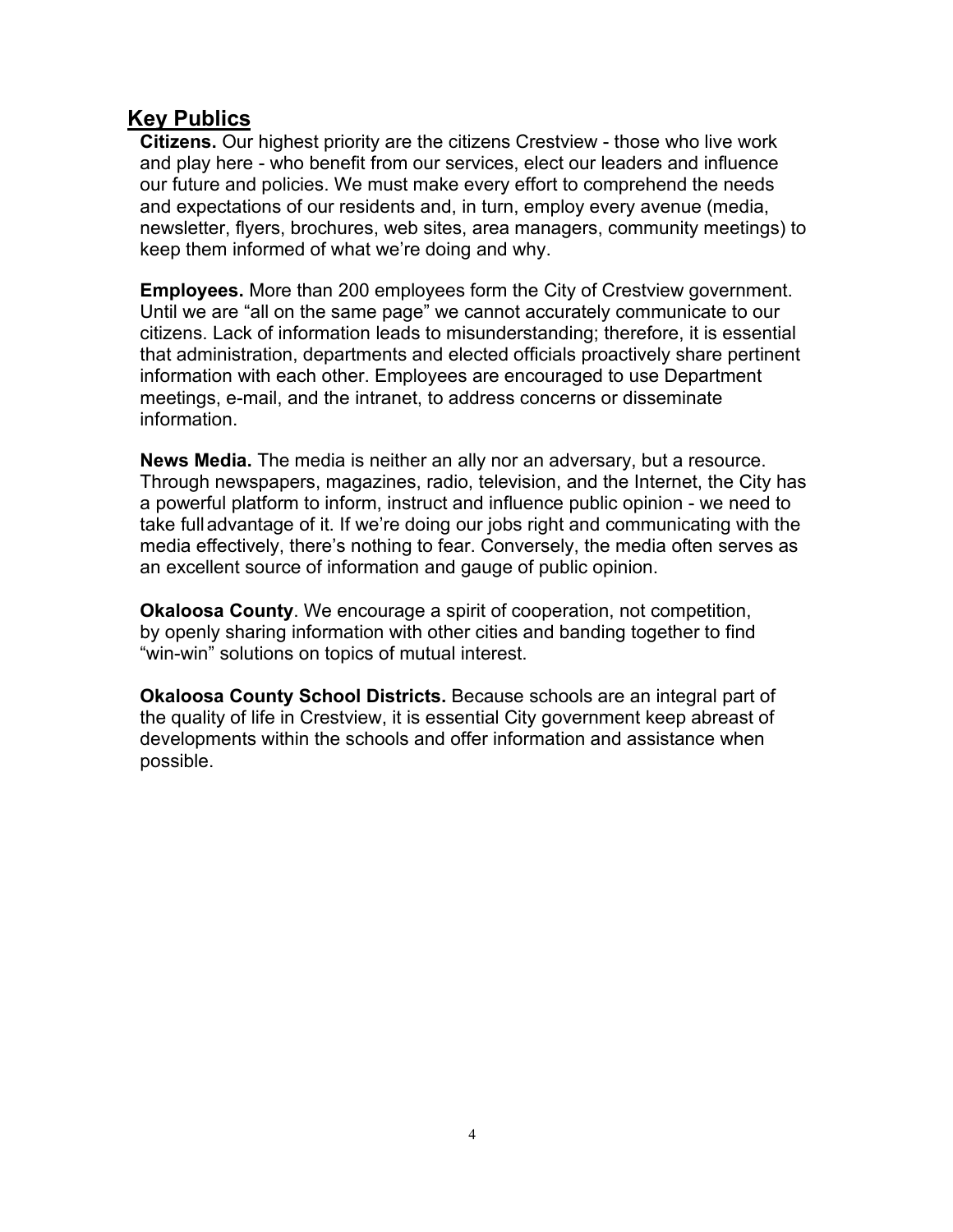## <span id="page-4-0"></span>**Guiding Principles**

Because the City of Crestview exists to serve the public, we are accountable to them. Therefore, the City of Crestview maintains a policy of transparency regarding the public's right to know, examine and question the inner workings of government. When dealing with the public, keep the following guidelines in mind:

**City Mission:** To improve the quality of life by providing exceptional municipal services

**Be engaging:** Ask open ended questions, be confident, make eye contact and tell a story.

**Be an active Listener.** Listen first; then speak. It is important the City take time to listen to and understand the concerns of its constituents. Then those concerns may be more accurately addressed.

**Be proactive.** It is difficult to correct misinformation. That's why it's important to communicate before acting, if possible, anticipating and answering questions and concerns before they arise.

**Be basic.** Speak in terms the average citizen would understand. The use of technical jargon may cause confusion or misunderstanding.

**Be positive.** Whether deserved or not, it's important to realize government is usually suspect and criticism is a constant. While we don't deny there are positives and negatives to every issue, our communications should be tailored to the positive resolution of community problems and concerns.

**Be timely.** Return phone calls or e-mails daily. If more time is needed to gather a response, let the inquirer know when to expect an answer, then deliver.

**Be professional.** Remember, whether on or off duty, you're an ambassador of the City. Be polite and avoid arguing, finger pointing or use of foul language.

**Be familiar with your topic.** Discuss topics you are well informed with, do not speculate.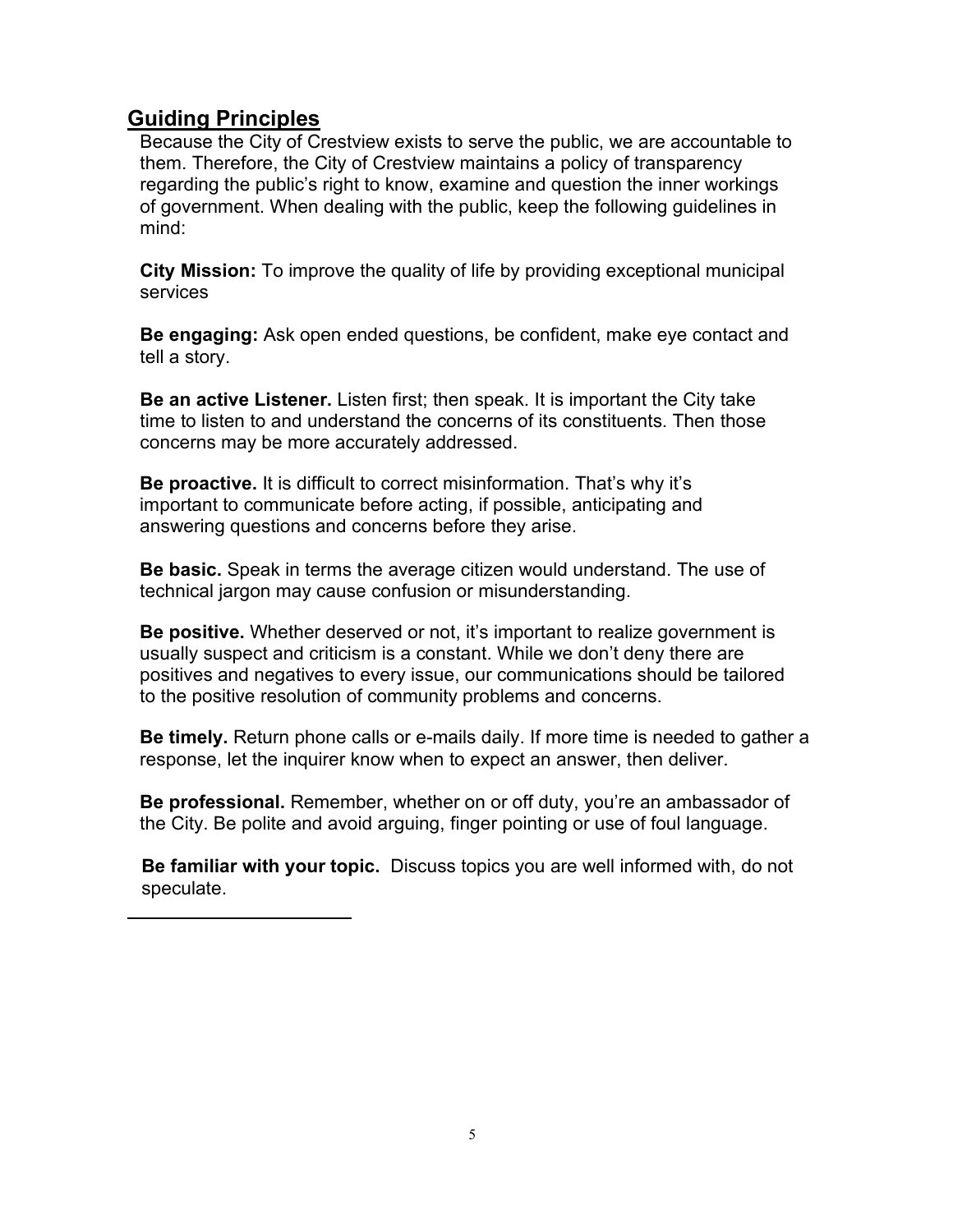## <span id="page-5-0"></span>**Roles and Responsibilities:**

In general, the role of the Administrative Services Department is to act as a clearinghouse for outgoing mass communications and as a consultant to other City departments on media- related issues. Our goal is to coordinate, clarify and ensure continuity in messages and publications issued by the City.

#### <span id="page-5-1"></span>**Administrative Services Department Responsibilities**

- **1.** Be aware of all activities in, and all actions of, the City.
- **2.** Assist media in gaining information from department directors, City Council members, Commission and Advisory Board members and public records.
- **3.** Track media coverage of City-related meetings, events and issues.
- **4.** The announcement of major City decisions or significant events.
- **5.** Approve **all** news releases prepared by City departments **before**distribution.
- **6.** Release City reports, press releases, and announcements, simultaneously to appropriate news media representatives.
- **7.** Coordinate all media interactions.

#### <span id="page-5-2"></span>**Role of Department Directors**

- **1.** Keep the Administrative Services Department informed of employee or department accomplishments, and items of human interest. Such stories promote positive public relations. Examples include recognition of employee who complete their education, ceremonial events such as retirement of a tenured employee, or departmental participation in a community event or fundraiser.
- **2.** Ensure information relating to all activities within the city is provided to the Administrative Services Department.
- **3.** Keep the Administrative Services Department informed of any potentially negative press.

#### <span id="page-5-3"></span>**Role of City employees:**

- **1.** Notify the Administrative Services Department of activities positive or negative - that are likely to draw media interest.
- **2.** ALWAYS inform the Department Director and the Communications Department by telephone or e-mail when contacted by the media - especially regarding a controversial issue. All contacts to and from the news media must be handled by the Administrative Services Department. Due to the nature of the job, Police and Fire need only inform the Administrative Services Department.
- **3.** Direct all media inquiries to the Administrative Services Director.
- **4.** Be available to the Administrative Services Department for questions related to media inquiries.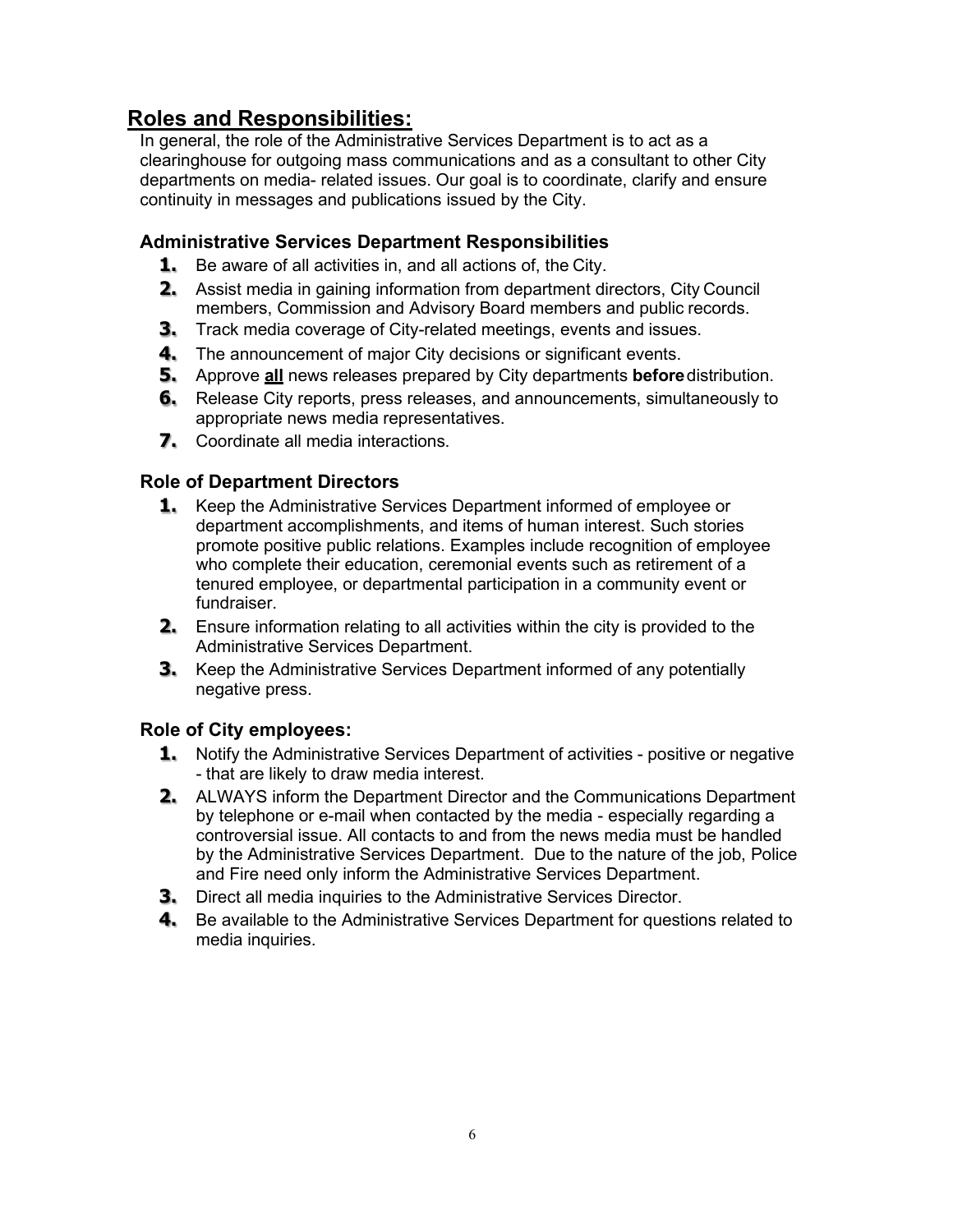## <span id="page-6-0"></span>**Media Policy**

With the exception of executive sessions, media representatives may attend and report on actions taken by City Council, Planning & Zoning Commission, or any Advisory Board or Commission. Audio/video recording is allowed provided it does not disrupt the proceedings.

Members of the news media **must** call the Administrative Services Department to obtain information or request an interview. City employees should **ALWAYS** inform the Department Director and the Administrative Services Director by telephone or e-mail when contacted by the news media. The Administrative Services Director is available to City staff for professional advice and assistance in dealing with the news media. Our goal is to be prompt, professional, knowledgeable and accurate in responding to media inquiries.

#### <span id="page-6-1"></span>**City Media Relations Objectives**

- **1.** Use the media as a resource.
- **2.** Anticipate, identify and monitor major newsworthy issues.
- **3.** Foster cooperation between City government and the media.
- **4.** Ensure information released accurately represents the City.
- **5.** Provide timely information

#### <span id="page-6-2"></span>**Guidelines for Media Interviews**

Information provided to the media should reflect City management's interpretation of City Council policy and not the employee's personal views. Interviews will only be conducted in conjunction with the Administrative Services Department.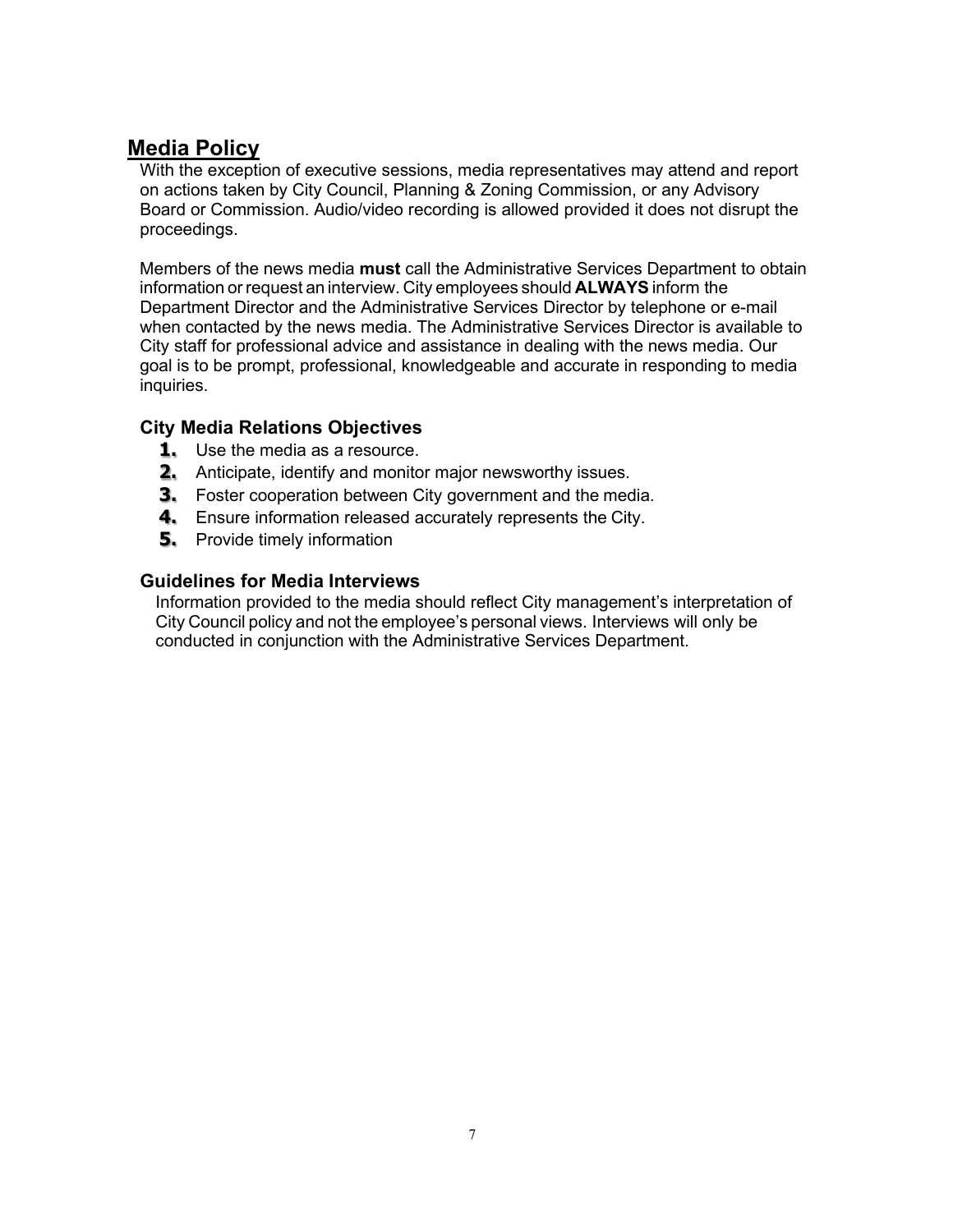### <span id="page-7-0"></span>**Records Requests**

Requests for public records must be submitted to the City Clerk's Office. The City Clerk's Office will collect records from the department and communicate with the requestor on the release of the records.

#### **Note:E-mail isapublicrecordandthereforemaybe accessible tothenews media and general public.**

#### <span id="page-7-1"></span>**Publications**

The Administrative Services Department **must** approve all communications intended for public distribution. Allow 48 hours for the department to review all materials.

**News Releases.** News releases are generated by the Administrative Services Department to gain exposure for the City's programs, services or events. Departments should provide the Public Information Officer (PIO) with all relevant information, such as date, time, place, and be available for follow up. Once the release is prepared both the department and the Administrative Services Director must approve the release before it is released to the media.

**News Leads/Photo Opportunities.** Human-interest stories (employee collections, hobbies, experiences), unusual occurrences (a pig comes to council meeting) or events with particular visual appeal are of interest to media outlets and are a good opportunity for the City to promote positive news. Contact the Administrative Services Department with story ideas and a few key facts.

**Media Kits.** For major projects or announcements, media kits are an excellent way to disseminate accurate information. The kit typically includes a news release, fact sheet, architectural drawings, maps, charts or photographs.

**Employee Newsletter.** The employee newsletter is produced by the Public Information Officer and distributed on-line to all City employees through the City's intranet site HubNet.

**Department materials.** To enhance communication with customers, individual departments sometimes produce flyers or handouts. These flyers must be reviewed by the Administrative Services Department prior to printing and distribution.

**Staff Letters to the Public.** Any staff member preparing a letter to be distributed to more than five residents or businesses must receive approval from the Administrative Services Department prior to distribution.

**Collateral Materials.** Brochures, flyers, catalogs and other miscellaneous publications are especially effective for quick explanations of programs and services. Many are used to draw attention to a one-time event. They should be visually interesting and include basic facts: who, what, when, where and possibly, why. The Administrative Services Department will assist with the production of these specialty materials. All materials must be approved by the Administrative Services Department prior to printing and distribution.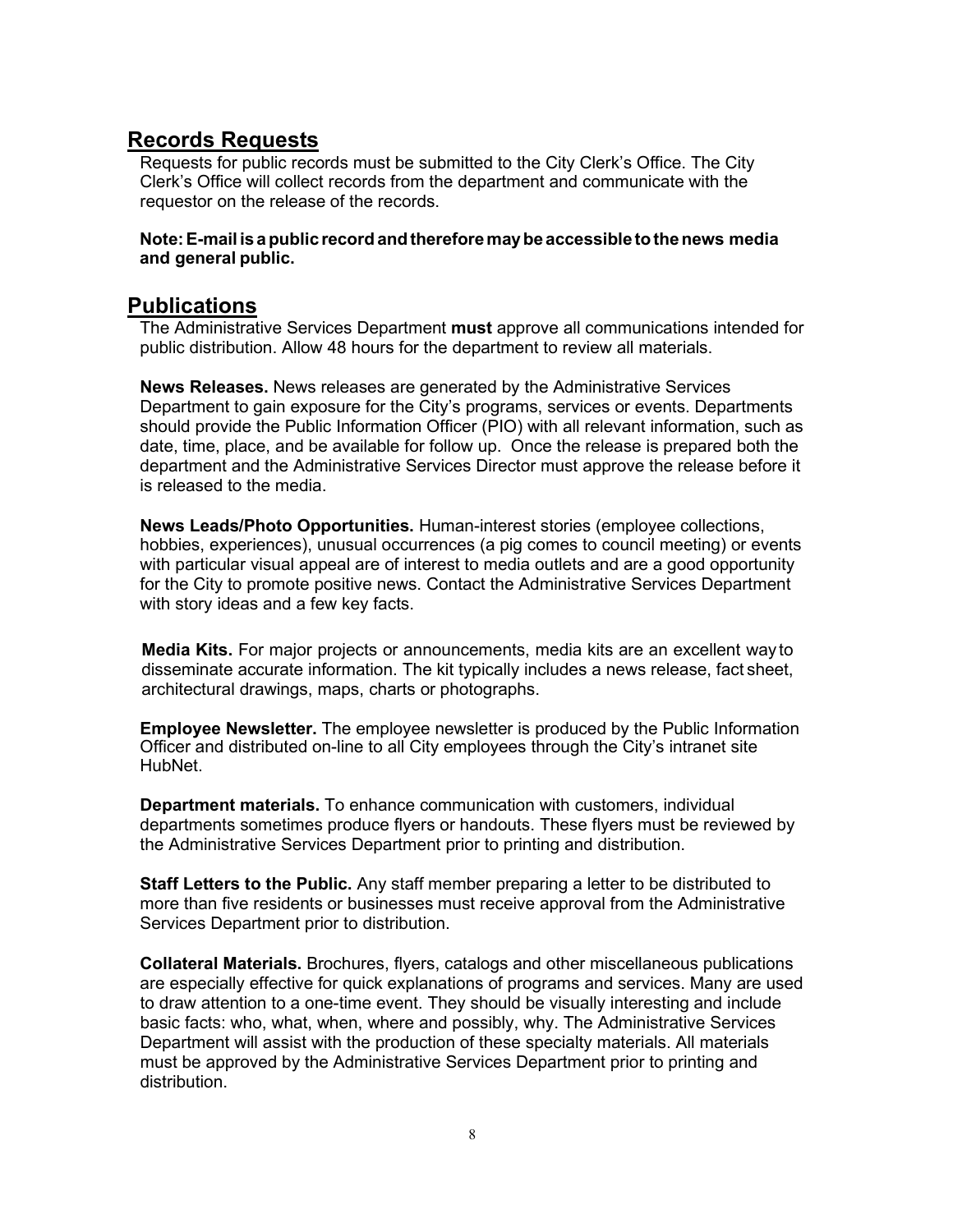#### <span id="page-8-0"></span>**Other sources:**

**CodeRed.** Mass Communication via text message and phone calls is used only during an emergency. This system is maintained by the IT department. All employees are required to sign up to be notified in case of an emergency.

**CivicView**. The city's podcast is hosted by the Digital Media Specialist and is a conversation between multiple parties discussing upcoming city events or actions. Podcast episodes are limited and require substantial lead time.

**Social Media.** The city's social media platforms include Facebook, Twitter, and Youtube, and Instagram.

**Video**. The city produces videos for social media and the city website. Video request require substantial lead time and request should be submitted to the Digital Media Specialist.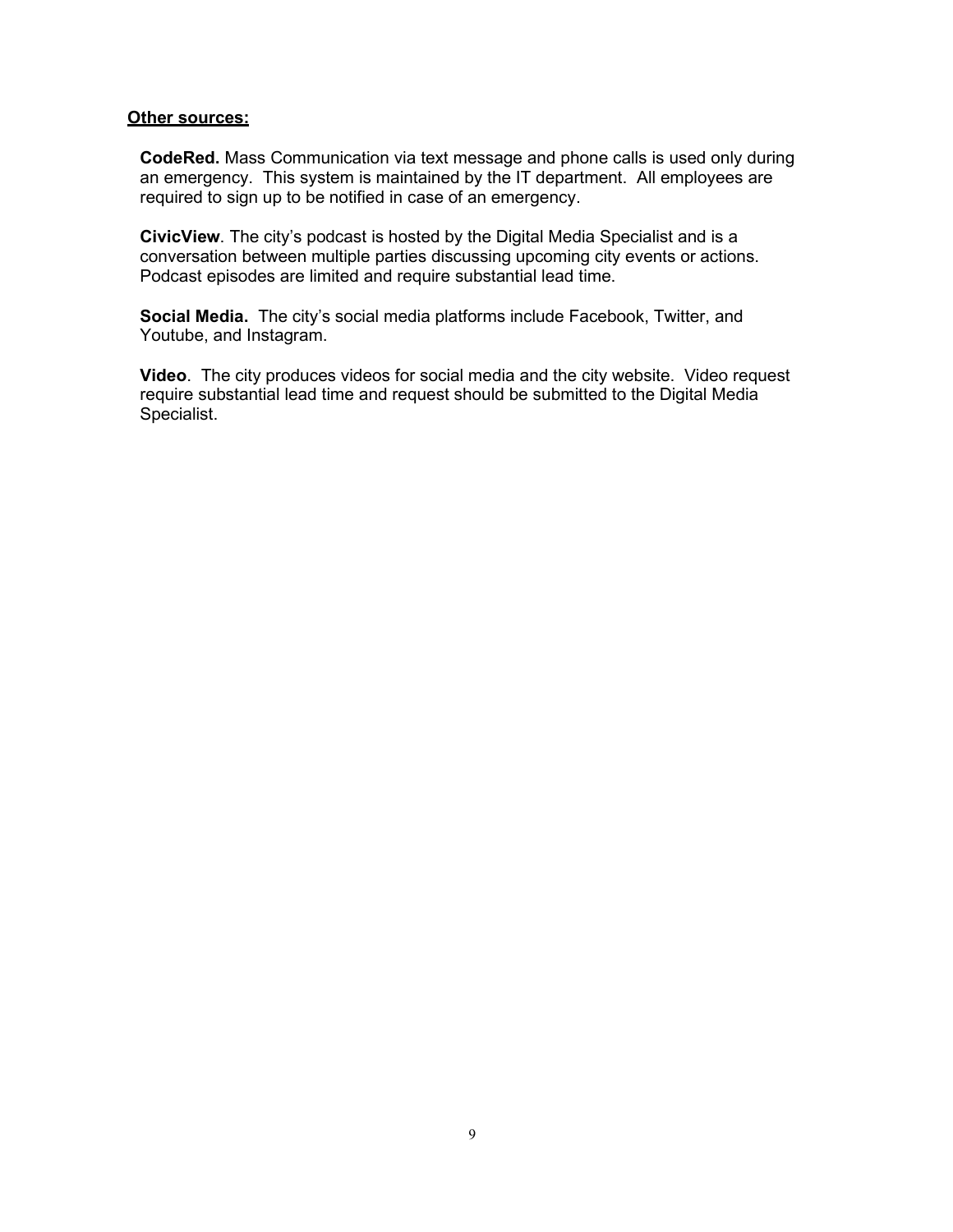### <span id="page-9-0"></span>**Website**

The official City of Crestview website (www.cityofcrestview.org) is managed and operated by the City of Crestview Administrative Services Department under the direction of the Information Technology Manager.

All other web addresses will fall under [www.cityofcrestview.org.](http://www.cityofcrestview.org/) Individual departments within the City will not be hosting their own web pages. The City website is intended primarily to provide public information concerning City services, activities and policies to promote a positive image for the entire community. It is the exclusive property of the City of Crestview.

The IT division develops and conducts training on internet use, internet-related City policies, website content and serves asa resource to the City's Website User's Group.

**Permitted Content:** City web pages that contain time-sensitive material that is not updated periodically will be subject to removal. The City of Crestview website does not accept commercial advertising or promotions; however, opportunities exist for sponsorships or partnerships.

**Prohibited Materials:** Political or religious issues; City of Crestview website pages shall not advocate support or opposition to political candidates, parties or ballot measures at any level of government, or promote any religious beliefs. Offensive materials; All postings shall respect the human dignity of all people and shall not contain materials that may reasonably be considered offensive. Such content includes, but is not limited to, sexual comments or images, racial slurs, derogatory gender-specific comments or beliefs, national origin or physical attributes.

**Development and editing:** Departments shall designate a representative(s) to update their respective page. Representatives can update content, but not change the format of the page. Departments may request help in the development of web pages for the City's website through the IT department.

All pages should be designed to meet requirements of the Americans with Disabilities Act.

**On-line documents:** Frequently requested documents may be placed on the City of Crestview website. Those include: City Council agendas and minutes, Planning & Zoning Commission agendas and minutes, directory of city phone numbers, demographics, calendar of events and meeting times, press releases, relocation information, forms and other information.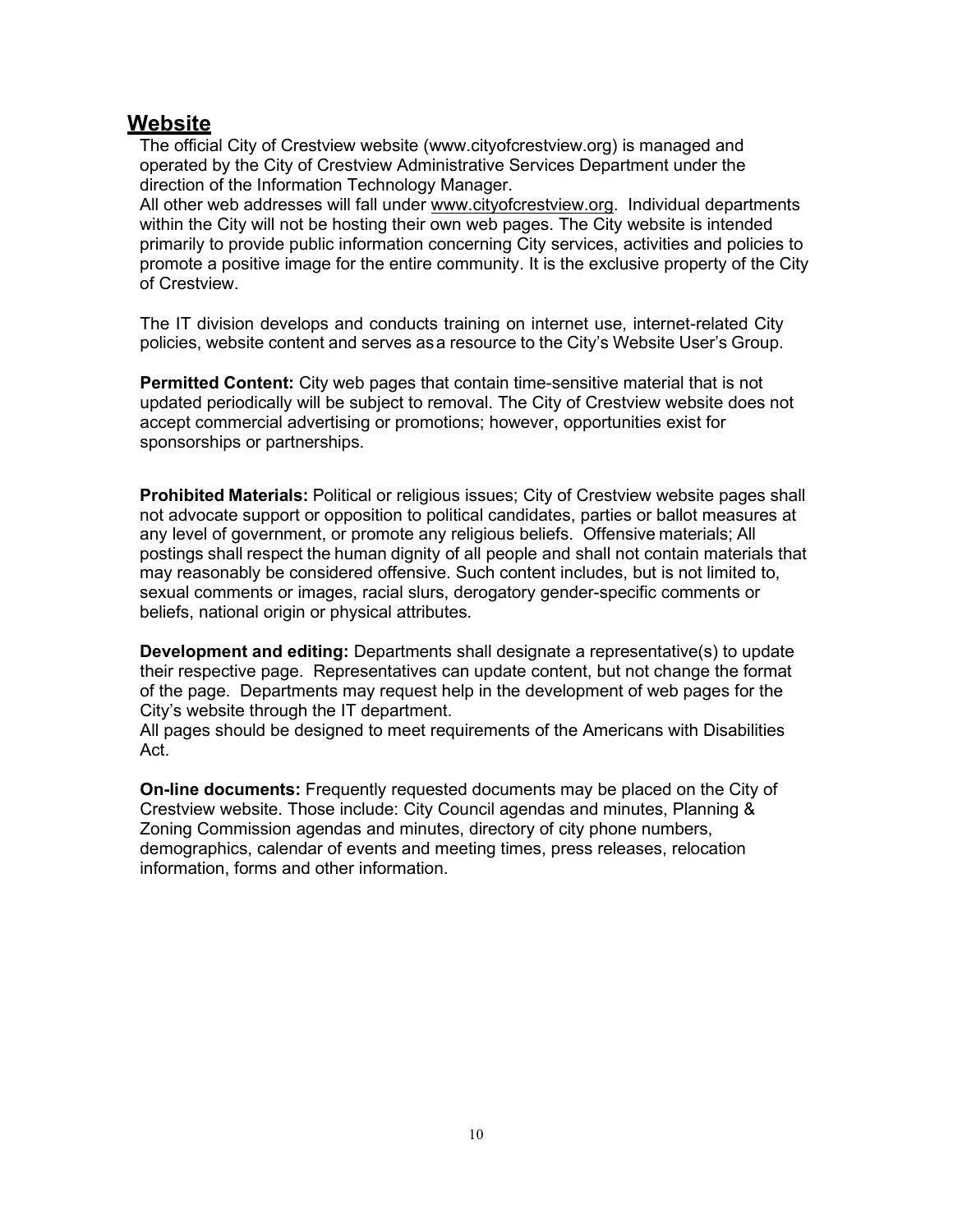**Links to non-city websites:** The City of Crestview permits certain links to other non-city websites to provide greater public access to community information – these external sites will be marked as "Community Resources." External links will be limited to the following:

- Official government websites including federal, state and local.
- An organization whose website primarily promotes the economic welfare, tourism, volunteerism and industry of Crestview.
- An organization whose website provides recreational, health, public safety, natural disaster or weather information that affects the City of Crestview.
- An organization whose website primarily provides publictransportation related information.
- Public educational institutions.
- Utility companies that serve City of Crestview residents.

**Disclaimer:** The City of Crestview does not accept any responsibility for the content of links and reserves the right to refuse or delete any link inconsistent with this policy.

**Copyright:** If the content, graphics, photographs – even the design – of pages were not created by City employees for City use, then an appropriate legal release must be obtained from the content creators or copyright holders. Each page will display the City of Crestview copyright notice. Example: © 2020 City of Crestview, Florida.

Graphics, photos, video, music or art must be submitted separately from digital text and must be original art, accompanied by written permission of the copyright holder.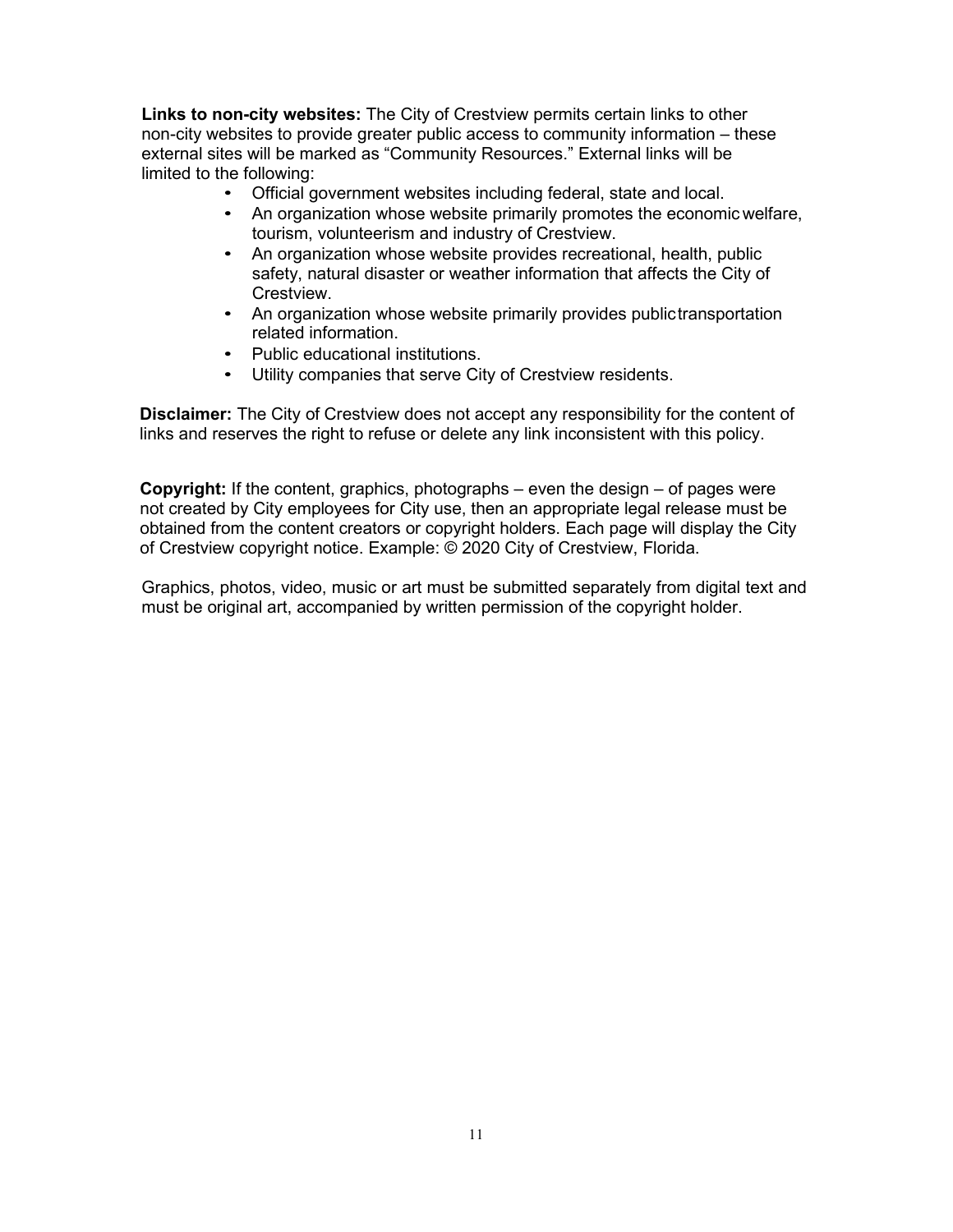## <span id="page-11-0"></span>**Special Projects/Events**

Understanding communication is a key component of any special event or project, the Administrative Services Department should be included in advance planning of all special events and projects (i.e. groundbreaking ceremonies, news conferences, Fourth of July and other holiday celebrations). In addition, the Administrative Services Department is available to consult with each City department to promote City services and programs.

## <span id="page-11-1"></span>**Graphics & Style Guide**

City of Crestview government is a single institution with the common goal of serving the residents. Therefore, it is important to maintain a consistent, easily identifiable graphic identity in communicating with our target audience. By standardizing logo applications on equipment, signs, facilities, correspondence, uniforms we enhance the identity and professional image of local government.

The City has a number of registered logos, images and graphics. These images are a matter of public record, but the registered trademark means unauthorized uses may be subject to prosecution.

#### **Official City Seal**

This logo should appear on all printed materials representing the City, including but not limited to, stationery, business cards, brochures, flyers, banners, vehicles, signs, banners, advertisements, announcements, specialty items and internal and external public communication materials. Along with the City logo, address, contact telephone number, fax number, website address and/or e-mail address should be included when appropriate. Contact the Public Information Officer for specific applications.

City employees may not grant the use of the official logo to outside organizations. Requests for use of the City's official logo must be forwarded to the Administrative Services Department for approval.

Some departments also have their own seal, such as the Fire and Police departments, which can be used in conjunction with the official city seal.



#### **Logotype**

The logotype is used in limited applications. Please consult the Public Information Officer before use of the logotype.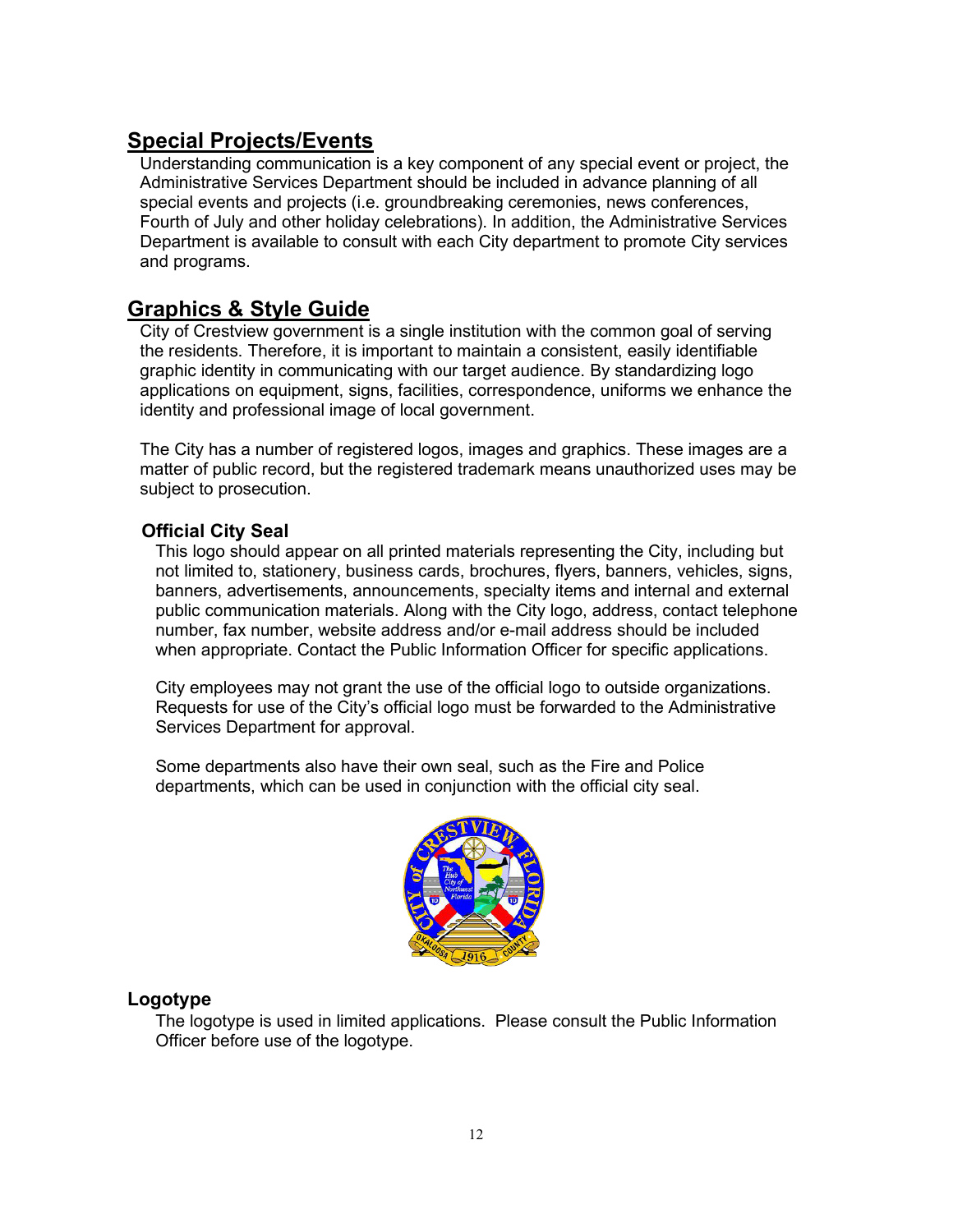

#### **Color**

To ensure consistency, exact PMS colors are required in all printed materials. Red – PMS 032; RGB 239, 51,64 (for use in Microsoft Office) Blue – PMS 072; RGB 16,6,159 Light Blue (Cyan) – Pantone Process Cyan; RGB 0,133,202

Alternative colors maybe used for special applications such as seasonal materials or special effects such as titles.

#### **Font**

The official city font is Futura.

Alternative font options:

A serifed font like this one may be substituted for Futura Light or Book in large blocks of body copy. Suggestions include Palatino, Caslon and Garamond, which this is. For special applications, such as special events and activities, alternative display fonts may be used as the headline, when appropriate to the event and to comprehension. Avoid using fancy fonts such as scripts and Gothic fonts that are too ornate to be easily read. Never use such ornate fonts in body copy.

#### **City Motto**

In 2019 the city adopted and informal motto of "One City, One Mission". This motto designed to reinforce the city's mission statement.

In 2020, the city adopted an informal motto of "A Community Coming Together" to showcase the city's efforts to engage the community.

#### **City Mission and Vision Statement**

Mission Statement:

"To improve the quality of life by providing exceptional municipal services."

Vision Statement:

"To be known as a forward thinking, hospitable, and growing community that embraces diversity with a family-centric culture."

#### <span id="page-12-0"></span>**Signs**

The city has access to multiple signs, both digital and traditional, and billboards throughout the city. Departments should contact the Administrative Services Department to develop media for this platform.

## <span id="page-12-1"></span>**Construction Signs**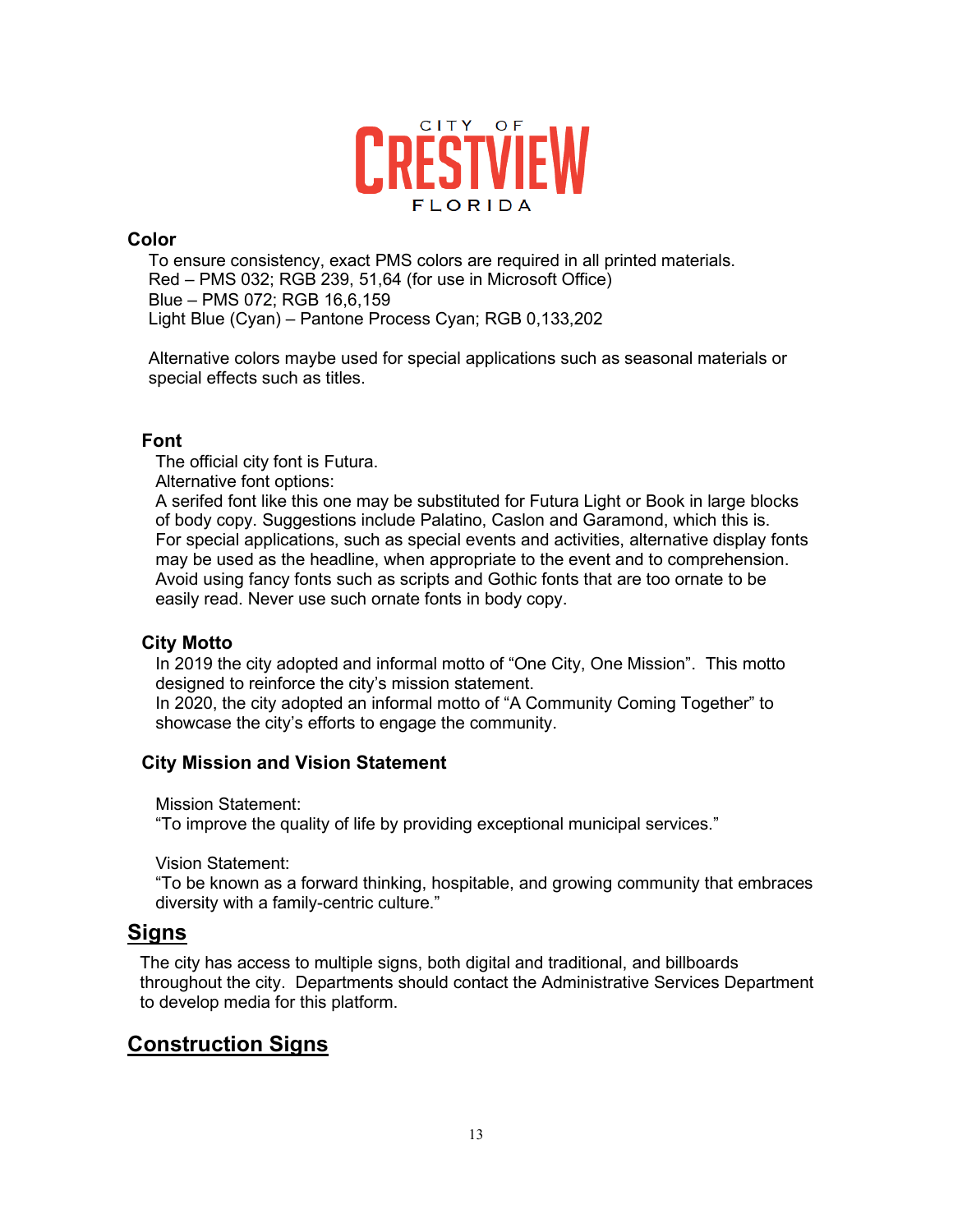Construction Sign details and specifications are available from the Administrative Services Department. Signs are used to announce a new project, confirm details, and reduce speculation.

#### <span id="page-13-0"></span>**Emergency Communications**

In the event of a major crisis or incident, an Emergency Operations Center (EOC) will be established and the City Manager is the designated as City spokespersons. Other people, designated by the City Manager, may serve as spokespersons.

Information deemed urgent in nature includes any situation that may cause alarm, affects the health, safety, or welfare of the City as a whole or the daily operations of the organization can also be distributed via the CodeRed alerting system.

Members of the crisis team will report to the EOC, or other designated location, and the mayor, City Council, and employees will be notified that a crisis or incident exists.

All information regarding the crisis is to be immediately communicated to the crisis management team. No statements will be made to the media until the crisis team has time to assess impact of the crisis. The crisis team through the designated spokesperson will release all information.

Board members and elected officials should not make any statements to the news media until meeting with the crisis team. The mayor and City Council should obtain regular briefings from the City Manager. However, it is recommended that any statements made to the news media come only through the designated spokesperson. If incorrect or misstated information is released, the legal consequences could be severe. It's the spokesperson's responsibility to ensure the appropriate people on the crisis team clear all outgoing information.

The media may not be satisfied with comments from the official spokesperson, however, that does not mean that others are obligated to comment. City employees who personally disagree with the City's plan for recovery should discuss it behind closed doors, not with the media. It is the spokesperson's job to provide regular updates to employees, as well.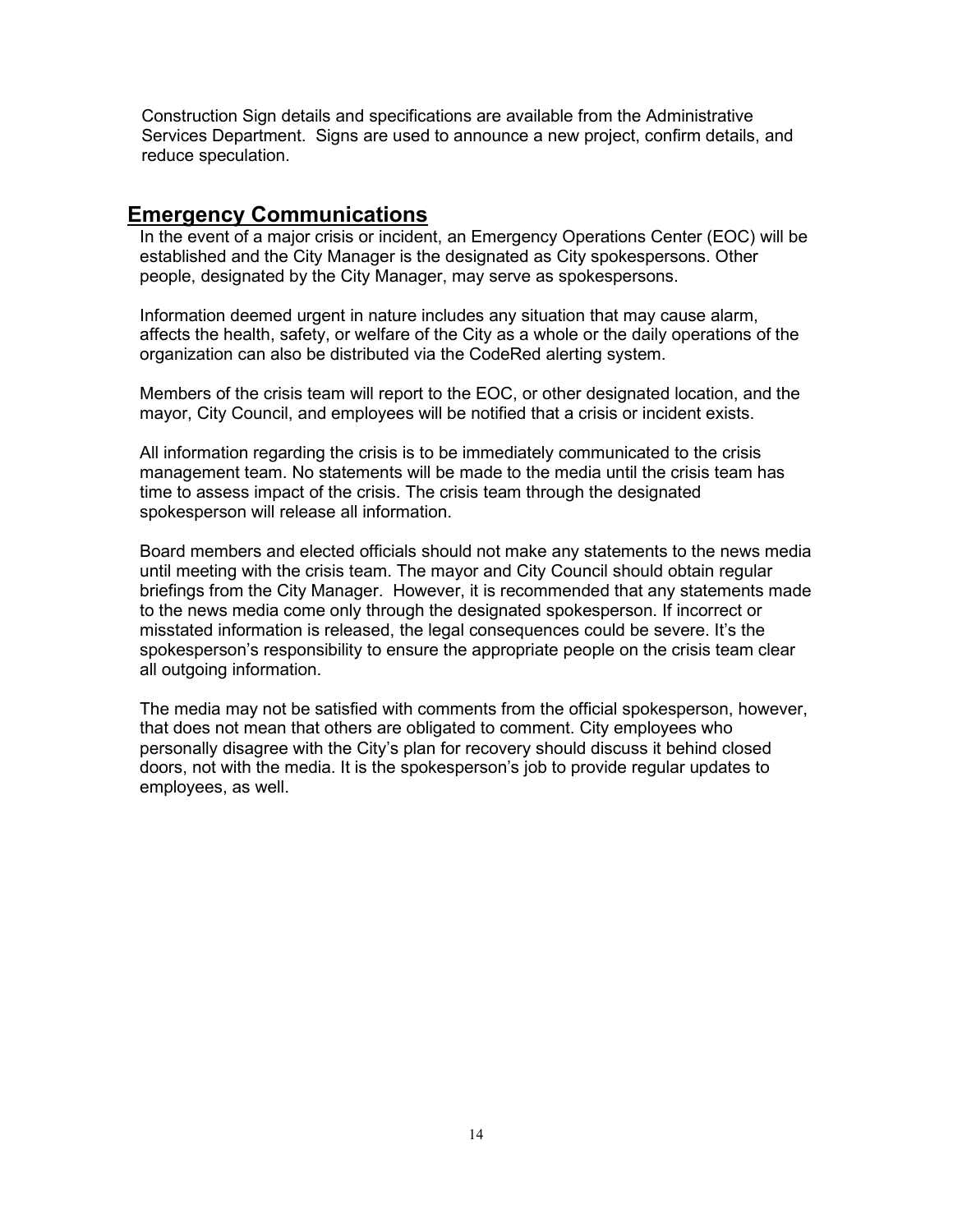## <span id="page-14-0"></span>**Internal Communications:**

The City of Crestview values good internal communication and believes it is a critical element of creating a successful and highly engaged organization. Internal communication encompasses both "official" communication (announcements, memos, publications, policies and procedures, etc.) and "unofficial" communication that occurs among and between employees (the exchange of ideas, information and opinions).

Internal communication occurs in all directions and the city encourages all employees to actively participate in internal communication by sharing information, knowledge and ideas.

This policy acknowledges that due to the confidential nature of some business activities it is not possible to share all information with all employees. Therefore, a balance must be struck between keeping staff informed and protecting confidential and sensitive information.

This Policy outlines the city's internal communication framework, the objectives which support it, and the roles of staff, supervisors and managers in establishing effective internal communications within City of Crestview.

#### **Scope:**

This policy applies to all City of Crestview employees.

#### **Definitions:**

Employee- all city staff including supervisors, department heads, and volunteers.

#### <span id="page-14-1"></span>**Policy:**

**Objectives** 

Through our communications with our employees, we aim to:

- Provide employees with the information they need to do their jobs effectively
- Provide employees with clear standards and expectations for their work
- Provide employees with feedback on their own performance
- Help maintain a shared vision throughout the organization

#### <span id="page-14-2"></span>**Message**

Our messages should be:

- Purposeful
- Tailored to the audience (both in delivery and content)
- Timely
- Consistent

#### <span id="page-14-3"></span>**Expectations and responsibilities**

Employees:

As an employee, you can expect to be:

- provided with relevant information and kept informed of relevant developments in a timely manner;
- consulted on issues relevant to your area and the wider organization;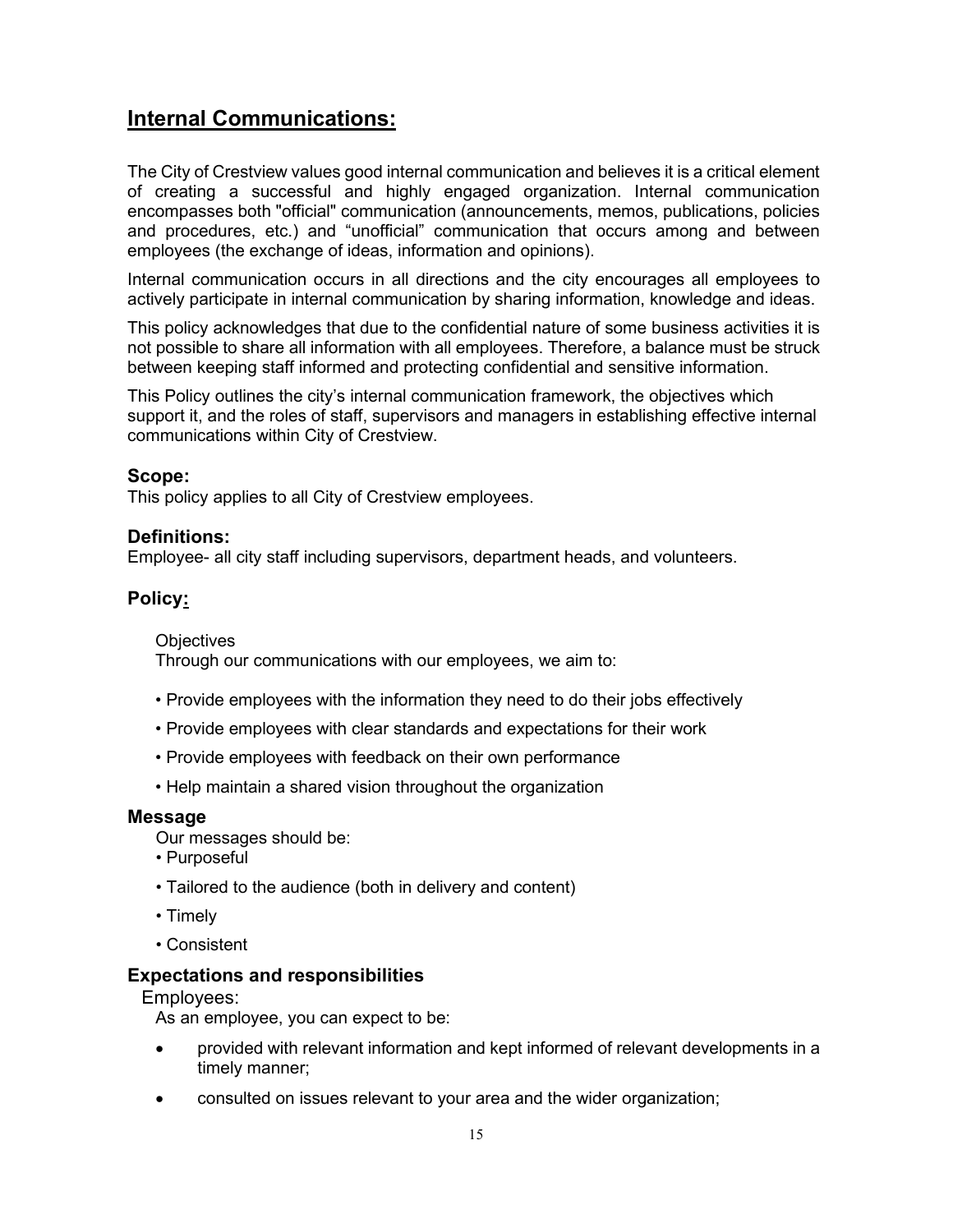• given the opportunity to raise questions or issues relevant to your work. Your questions should be treated seriously, respectfully and answered timely.

As a employee, you should:

- actively participate in internal communication by providing information to relevant departments
- raise relevant questions or problems with your supervisor or manager (or through other channels if necessary, including the complaint process)- your questions should be treated seriously and respectfully;
- attend meetings as requested
- read relevant correspondence, including emails, notices etc.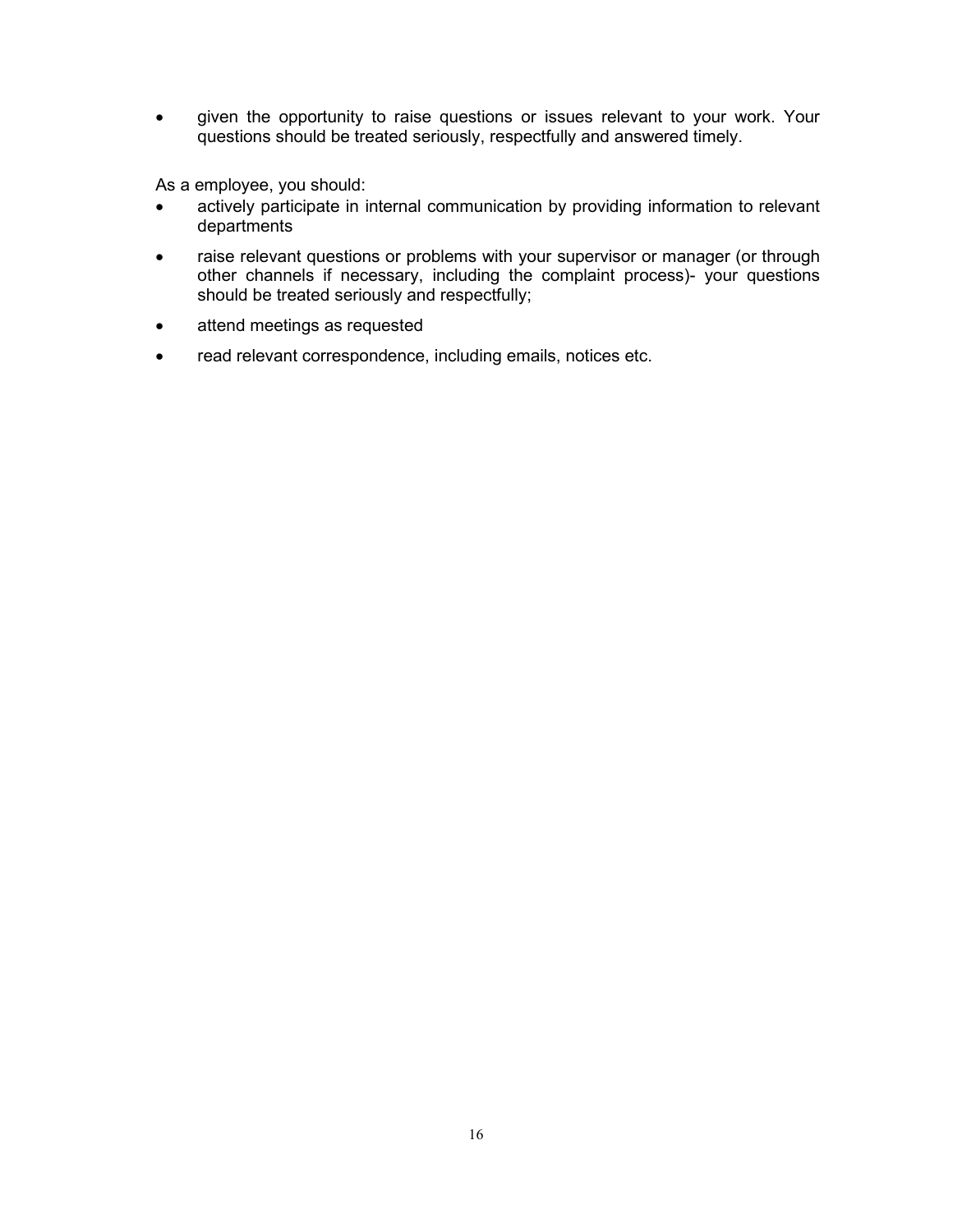Supervisors and managers (including the Department Heads)

As a supervisor or manager, you can expect to:

- communicate most issues (particularly relating directly to your own area) to your staff yourself;
- briefed on any sensitive or significant issues in advance of your staff being informed, so that you are in a position to answer questions from your employees;
- consulted on projects which will affect your area, to ensure that proposals are "workable" on the ground;
- kept informed of general developments by your supervisor or department head

In addition to the responsibilities of all employees, if you are a supervisor or a manager, you also have responsibility to:

- communicate with your staff about relevant issues, how they apply to your work area, whether proposals are "workable" or how they could be improved etc.;
- treat questions from your staff seriously and respectfully. Respond to all questions (whether immediately or after further investigation) and provide an explanation for the answer;
- raise any significant problems or issues of concern in your area (which you cannot resolve) with your supervisor;
- be as informed as you can be about the issues relevant to your area and your employees;
- empower your staff by providing them with information to enable them to do their jobs as well as possible;
- Hold regular meetings with direct reports to discuss developments, plans and performance within your area/department, as well as city-wide developments where relevant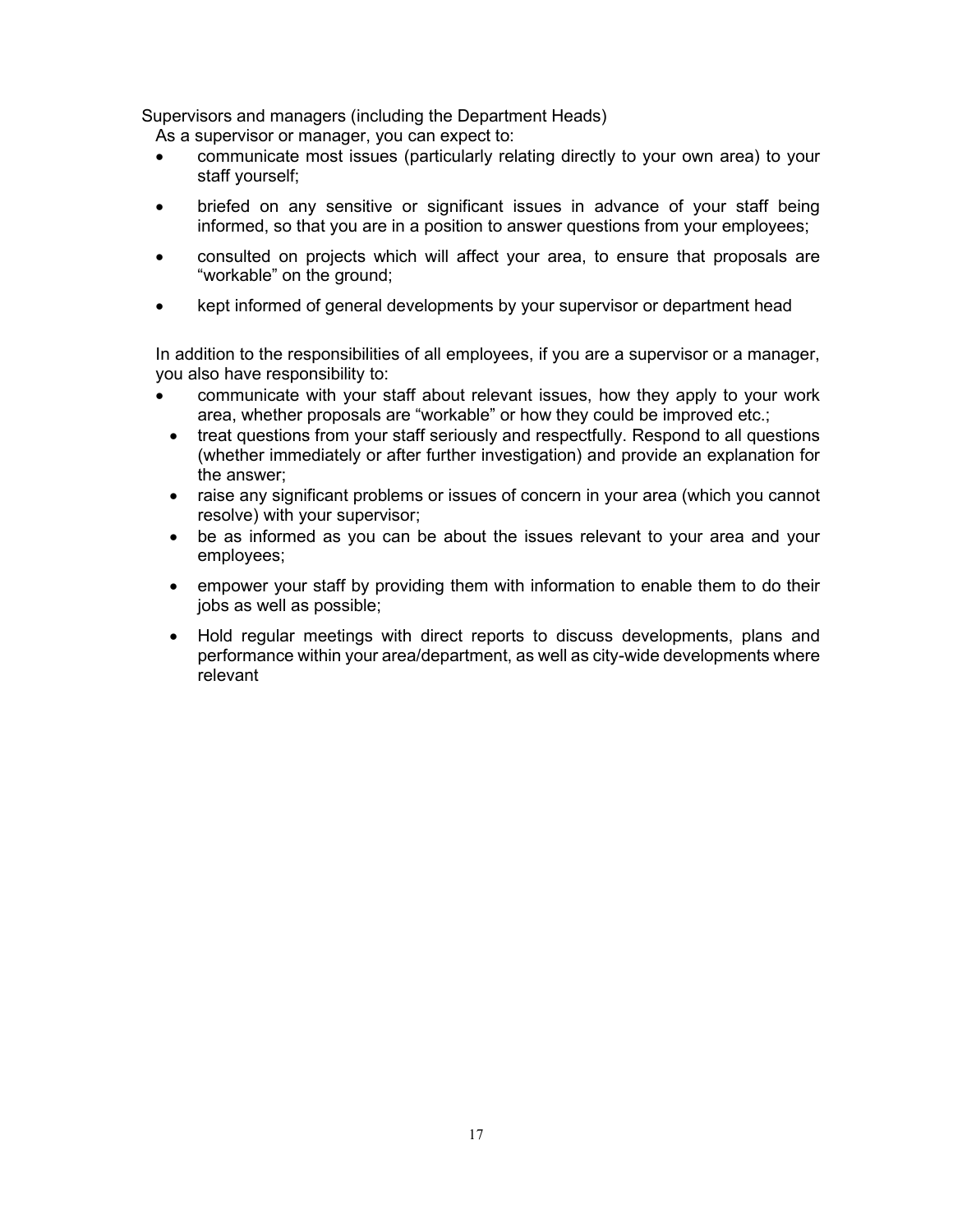#### <span id="page-17-0"></span>**Procedures**

When implementing or changing procedures:

- 1. Discuss with staff first
	- o Be prepared to address why and when
	- o Ask for feedback
- 2. Present the new process prior to implementation
	- o Be sure to include all affected parties, including other departments
	- o Information should be presented with as much advance notice as possible based on the situation.
- 3. Provide training, when needed based on the complexity of the procedure
- 4. Document how the information was disseminated
	- o Acceptable formats include meetings with accompanying agenda or memo sent via email with a read receipt.
- 5. Procedures should be complied and available for employee reference; those that affect multiple departments will be posted on the intranet.

When implementing or changing policies:

- 1. Discuss with staff
	- o Be prepared to address why and when
	- o Ask for feedback
- 2. Present the new policy prior to implementation
	- o Policy changes must be approved by the City Manager.
	- o Be sure to include all affected parties, including other departments.
	- $\circ$  Information should be presented with as much advance notice as possible based on the situation.
- 3. Provide training, when needed
- 4. Have employees sign off
	- o Acceptable formats include in-person meeting with agenda and sign in sheet, memo sent via email with a read receipt, or a signed form accompanying distribution of the policy.
- 5. Provide a copy of the new policy to the clerk for record keeping
- 6. Policies will be posted on the intranet for reference.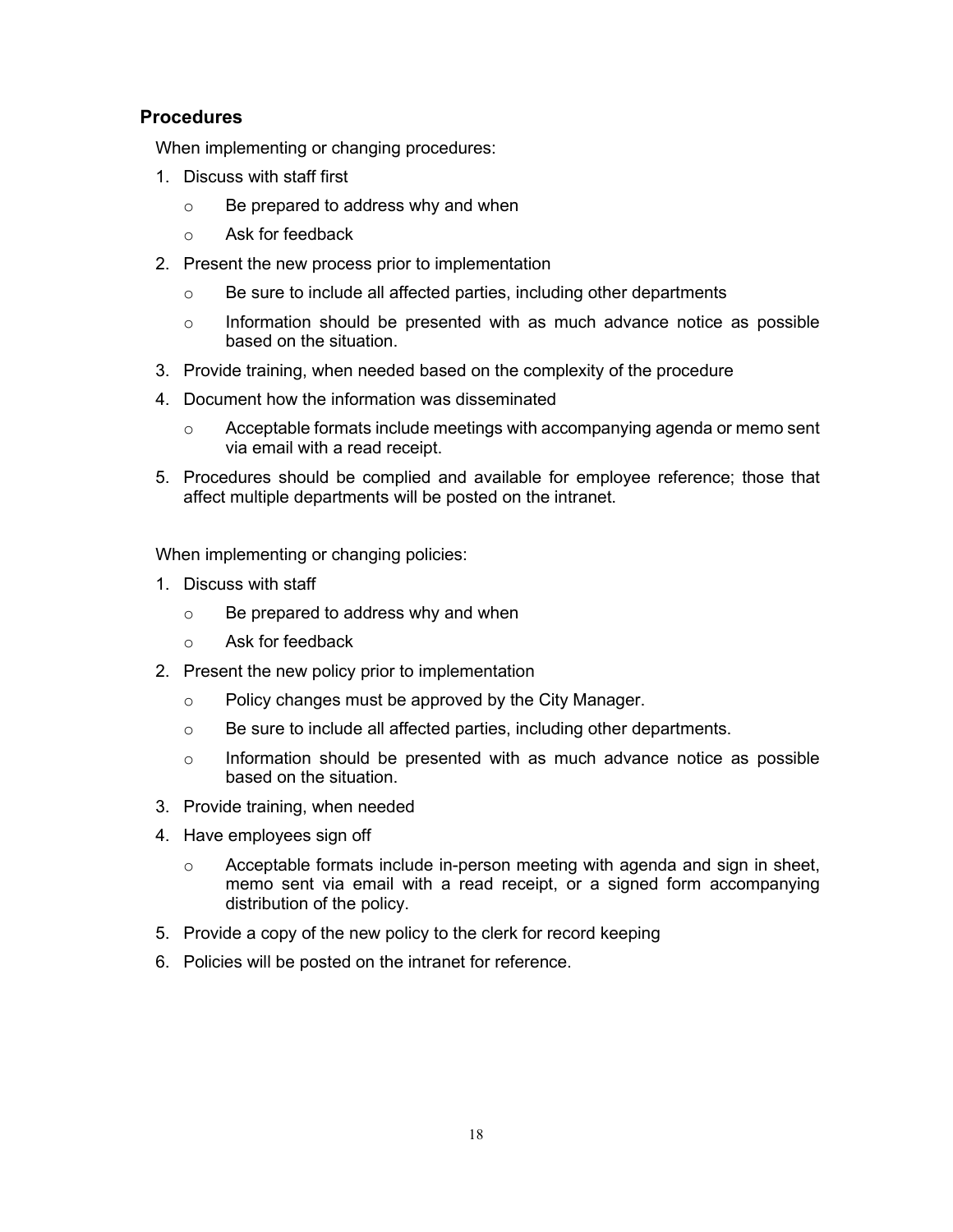#### <span id="page-18-0"></span>**Methods of communication**

We recognize that we have a diverse group of employees- differing in working hours, location, tenure and type of work. The city is committed to identifying the best methods of communication to suit and reach our diverse team.

To ensure consistency, quality and appropriateness, the Administrative Services department is responsible for monitoring all **city-wide** internal communications (i.e. emails, memos, publications, face-to-face meetings). Therefore, all city-wide internal communications must be reviewed by the Administrative Services department prior to distribution/implementation.

Employees (including supervisors, department heads and elected officials) are not authorized to distribute city-wide communications without first obtaining authorization from the Administrative Services Director.

#### **HubNet- City Intranet**

The City of Crestview maintains an Intranet for internal communications, nicknamed the HubNet. The Intranet encourages communication by empowering workers to access and share information. For example, individual departments can upload important documents, leadership can make announcements, and product teams can share launch updates. "HubNet" currently contains forms and other information that are utilized across departments. Departments wishing to utilize this tool shall designate a representative(s) to update their respective page. Representatives can update content, but not change the format of the page. Departments may request help in the development of web pages for the City's website through the IT department.

#### **Internal E-Mail**

City of Crestview personnel utilize e-mail for a variety of work-related reasons. The primary function of the City's e-mail system is for the exchange of information in a timely or real-time manner. Typically, the Administrative Services Department and/or the City Manager's Office are the sole sources for the distribution of information across the entire organization, especially when the information for distribution is considered urgent in nature.

The following policy is established specifically for the purpose of providing direction to City staff regarding the dissemination of information deemed urgent in nature across the entire organization via the citywide e-mail distribution list.